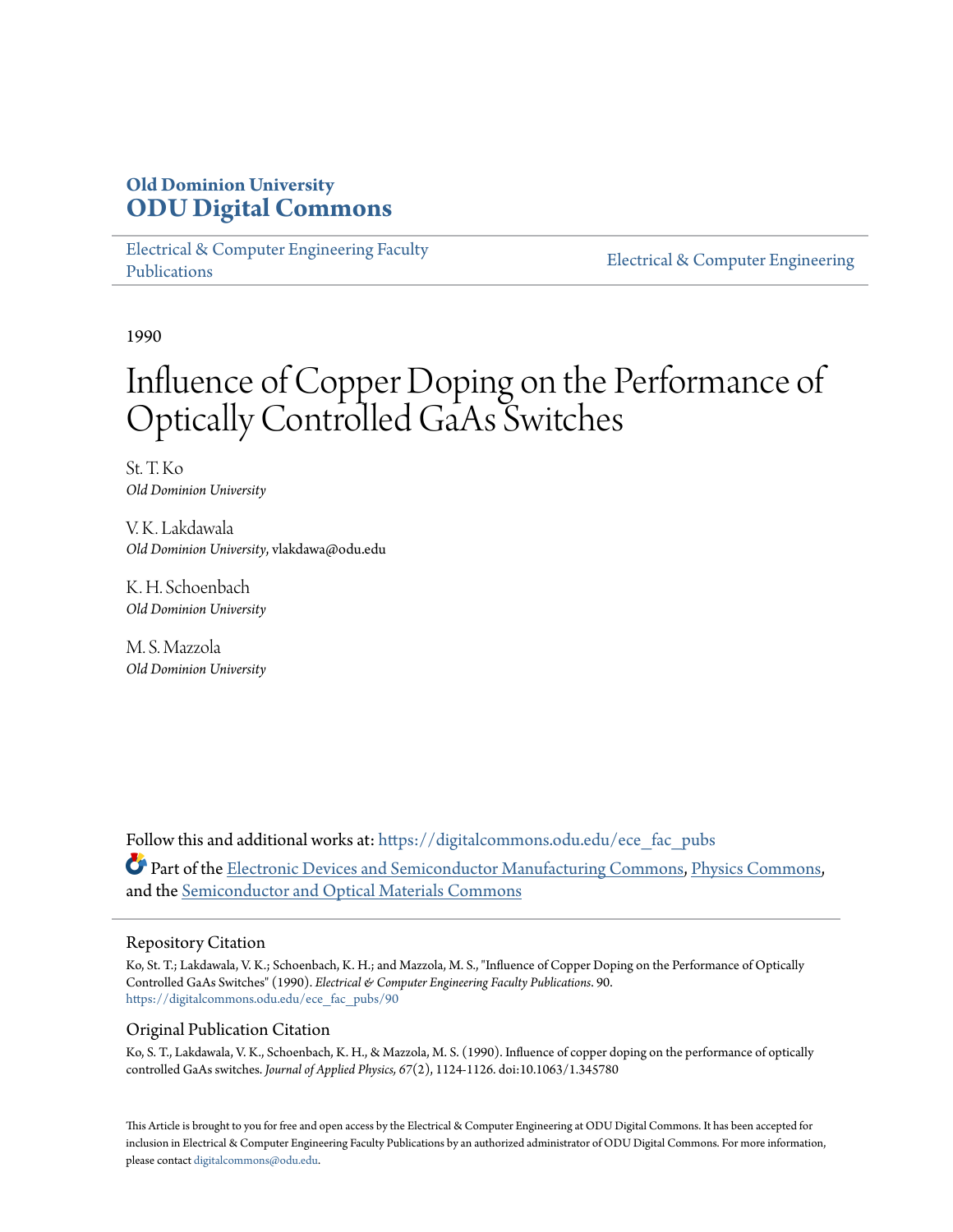#### **Influence of copper doping on the performance of optically controlled GaAs switches**

[S. T. Ko](http://aip.scitation.org/author/Ko%2C+S+T), [V. K. Lakdawala](http://aip.scitation.org/author/Lakdawala%2C+V+K), [K. H. Schoenbach](http://aip.scitation.org/author/Schoenbach%2C+K+H), and [M. S. Mazzola](http://aip.scitation.org/author/Mazzola%2C+M+S)

Citation: [Journal of Applied Physics](/loi/jap) **67**, 1124 (1990); doi: 10.1063/1.345780 View online: <http://dx.doi.org/10.1063/1.345780> View Table of Contents: <http://aip.scitation.org/toc/jap/67/2> Published by the [American Institute of Physics](http://aip.scitation.org/publisher/)

# **Journal of<br>Applied Physics**

Save your money for your research. It's now FREE to publish with us no page, color or publication charges apply.

Publish your research in the **Journal of Applied Physics** to claim your place in applied physics history.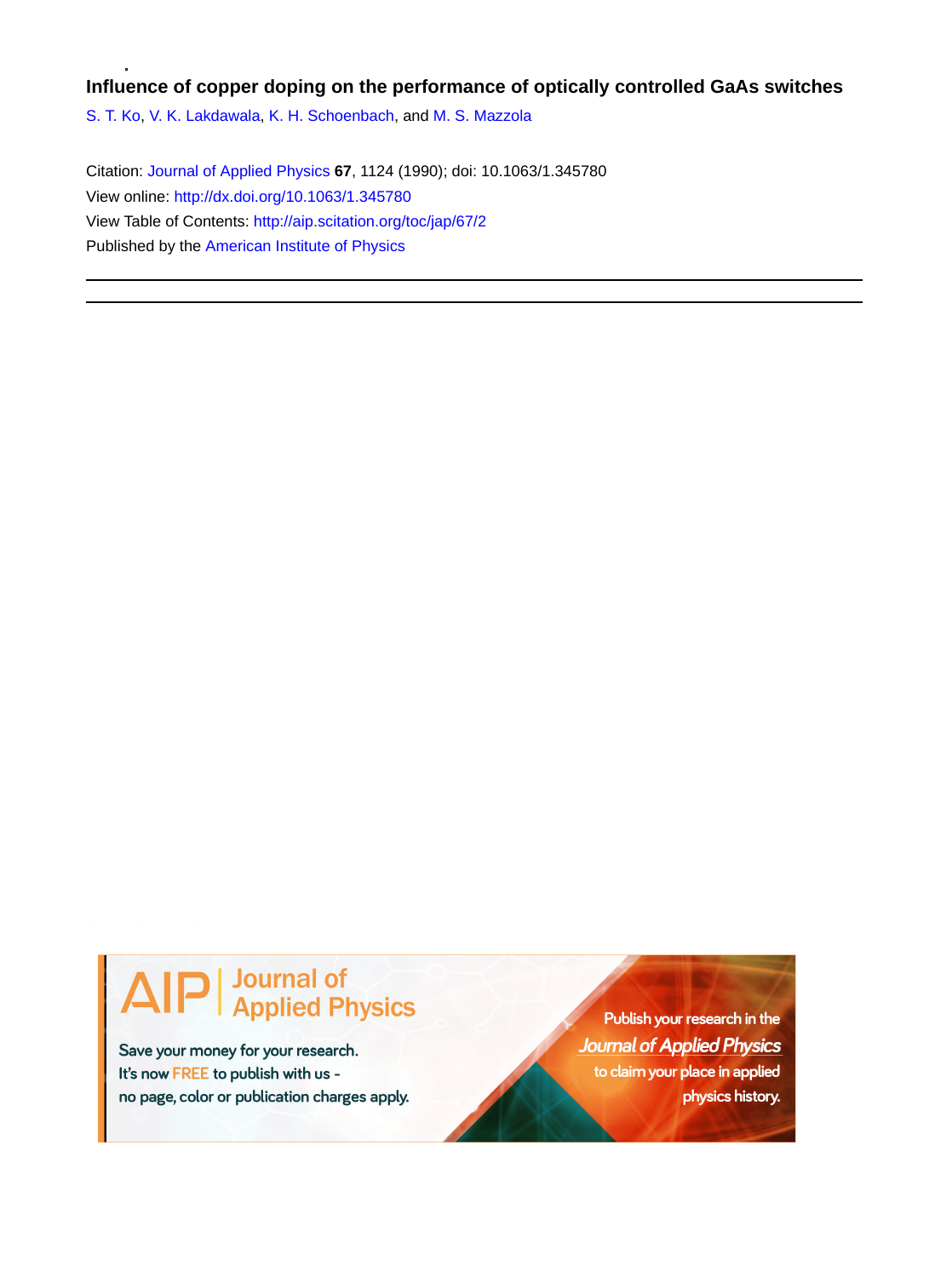## **Influence of copper doping on the performance of optically controlled GaAs switches**

s. T. Ko, v. K. Lakdawala, K. H. Schoenbach, and M. S. Mazzola *Department of Electrical and Computer Engineering. Old Dominion Uniuersity, Norfolk. Virginia 23529* 

(Received 5 July 1989; accepted for publication 3 October 1989)

The influence of the copper concentration in silicon-doped gallium arsenide on the photoionization and photoquenching of charge carriers was studied both experimentally and theoretically. The studies indicate that the compensation ratio  $(N_{\text{Cu}}/N_{\text{Si}})$  is an important parameter for the GaAs:Si:Cu switch systems with regard to the turn-on and turn-off performance. The optimum copper concentration for the use of GaAs:Si:Cu as an optically controlled closing and opening switch is determined.

Recently Sehoenbach *et al.* introduced a novel concept for a bulk optically controlled semiconductor switch (BOSS), which can be turned on and turned off by two lasers with different wavelengths.<sup> $1$ </sup> The feasibility of the BOSS concept has been demonstrated with CdS:Cu (Ref. 2) and with GaAs:Si:Cu (Refs. 3 and 4). In this communication we investigated silicon-doped gallium arsenide with diffused copper (GaAs:Si:Cu). Si introduces a shallow donor level  $[E_{\rm{si}} = E_c - 0.0058 \text{ eV}$  (Ref. 5)] in GaAs and Cu introduces two primary deep acceptor levels  $(E_{Cu_4} = E_v + 0.14 \text{ eV}$  and  $E_{Cu_8} = E_v + 0.44 \text{ eV}$ .<sup>6</sup> At the *r*mal equilibrium, most of the electrons ionized from the shallow donor are trapped at the deep acceptors. Hence the initial electron occupation of the deep acceptor levels is determined by the density of the shallow donor. The switch concept is based on photoionization of the deep acceptor (tum-on) and then the subsequent photoquenching of the previously generated free carriers (turnoff). Photoquenching of the BOSS is obtained by creating free holes through the photoexcitation of electrons from the valence band to the  $Cu<sub>B</sub>$  level. The free electrons at the conduction band can then recombine with the free holes at the valence band by direct band-to-band recombination and by recombination through recombination centers. Since GaAs is a direct semiconductor material, relatively fast turn-off can be achieved through direct band-to-band recombination. The turn-off transient characteristics can be further improved by introducing fast recombination centers such as Cr into the GaAs material, which can lead to subnanosecond turn-off times.<sup>7</sup>

Two GaAs samples were prepared. $4$  One was an *n*-type sample where the shallow donor, Si, was undercompensated by the deep acceptor Cu  $(N_{\rm Si} = 5 \times 10^{16} \text{ cm}^{-3})$ ,  $N_{\text{Cu}} \approx 4.5 \times 10^{16} \text{ cm}^{-3}$ . The other was *p* type, where the shallow donor Si was overcompensated by the deep acceptor Cu ( $N_{\rm Si} = 5 \times 10^{16} \rm \, cm^{-3},$   $N_{\rm Cu} \simeq 10^{17} \rm \, cm^{-3}$ ). The base material, GaAs material doped with Si at a concentration of  $5 \times 10^{16}$  cm<sup>-3</sup>, has been characterized by deep-level transient spectroscopy (DLTS).<sup>8</sup> Two defect levels located at 0.83 and 0.41 eV below the conduction band were detected and identified as the *EL* 2 level  $(N_{EL2} \approx 7 \times 10^{15} \text{ cm}^{-3})$  and the *EL* 5 ( $N_{EL5} \approx 2 \times 10^{15}$  cm<sup>-3</sup>) level, respectively (Fig. 1 ). 9 These defects are known as native electron traps in GaAs and affect the on-state performance of the switch by capturing free electrons at the traps. A possible fast recombination center introduced during Cu diffusion is chromium (Cr) located at about the middle of the band gap. The parameters for the fast recombination center were estimated from the photoconductivity decay of the test samples. The estimated value of the density of the recombination center which is denoted as RC in Fig. 1 is  $N_{\text{RC}} = 3 \times 10^{14} \text{ cm}^{-3}$ . The electron-capture cross section  $(\sigma_n)$  and the hole-capture cross section ( $\sigma_p$ ) are estimated as  $\sigma_n = 10^{-13}$  cm<sup>2</sup> and  $\sigma_p = 10^{-13}$  cm<sup>2</sup>, respectively.<sup>7</sup> The energy-level diagram of GaAs:Si:Cu material is shown in Fig. 1. The concentration of Cu<sub>A</sub> is about 20% of Cu<sub>B</sub> where  $N_{\text{Cu}} = N_{\text{Cu}}$ .<sup>6</sup>

The temporal variation of the photoconductivity of the two switch samples is shown in Fig. 2, A Nd: YAG laser was used to turn the switches on [wavelength  $\lambda = 1.06 \,\mu \text{m}$ , peak photon flux  $\Phi_1 \approx 10^{24}$  cm<sup>-2</sup> s<sup>-1</sup>, full width half maximum  $(FWHM) = 26$  ns]. A tunable infrared laser system was used to turn the switches off (wavelength  $\lambda = 1.8 \mu m$ , peak photon flux  $\Phi_2 = 10^{25}$  cm<sup>-2</sup> s<sup>-1</sup> and FWHM = 7 ns). The conductances and conductivity of the two switch samples were calculated from photocurrent measurements and normalized to eliminate the geometrical differences between the two samples. Higher on-state conductivity was obtained in the n-type sample than the p-type sample.

The experimental results clearly show the existence of long-lived "tail" conductivity (on-state), which is attributed to the electron contribution from the deep acceptor (Cu<sub>B</sub>). It can be seen from the figure that the p-type sample (overcompensated) provided better turn-off performance



FIG. L Energy-level diagram of the BOSS (GaAs:Si:Cu) system used for the simulation.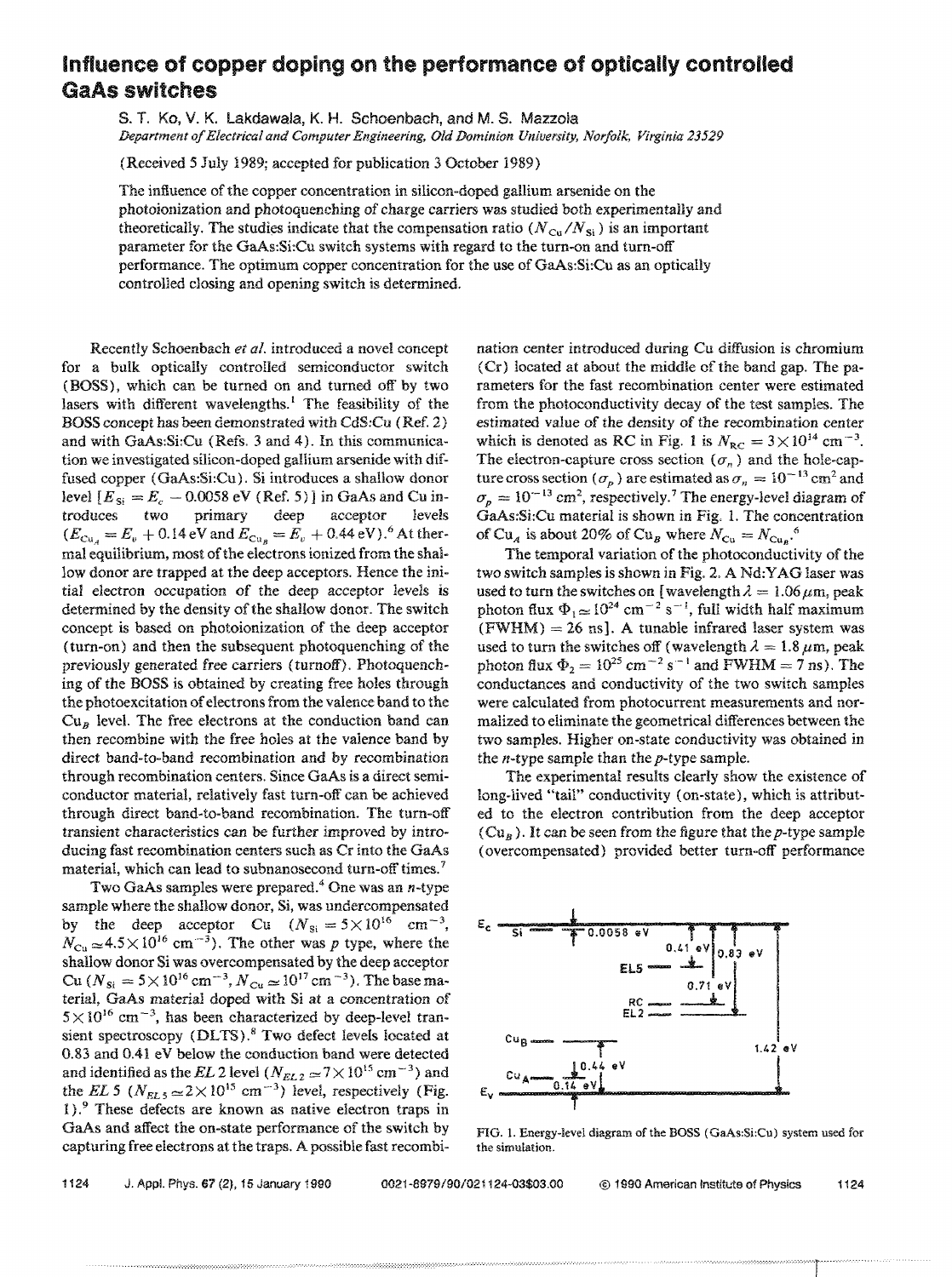

FIG. 2. Experimental results of the photo-conductivity measurement in the two samples.

compared with the n-type (undercompensated) sample and that the turn-off transient time of the switches are on the order of nanoseconds. This fast decay cannot be explained by direct radiative recombination; it indicates the existence of fast recombination centers in the samples.

Based on the experimental data and deep-level parameters from various papers,<sup>10</sup> the switch systems have been numericaHy simulated. The model uses rate equations for the densities offree electrons, free holes, and bound electrons at all trap levels.<sup>1,10</sup> The rate equations include the Auger recombination process and two-photon ionization process. In the previous model,<sup>1</sup> recombination through fast recombination centers was included in the direct recombination coefficient  $k_d$ . Here, recombination through fast recombination centers is considered separately from direct band-toband recombination. Assumptions made in the model are that the temporal profile of the laser pulses are Gaussian, and that electron transitions between defect levels are negligible.

Figure 3 shows the result obtained from the numerical simulation for the two switch samples. Two important aspects of the BOSS are clearly visible: the existence of the long tail conductivity (on-state) and fast photoquenching (turn-off). It is also seen from the figure that  $n$ -type material provides better on-state conductivity while p-type material gives stronger photoquenching during the turn-off phase of the switch. The decay time of the photoquenching is on the order of nanoseconds. The simulated curve has a slower decay rate during the on-state (after the turn-on pulse) than the experimental curve. This discrepancy is believed to be due to surface recombination, which was not considered in our model.

Two important parameters determining the on-state conductivity and the photoquenching are the photoionization rate of electrons  $k_{ei}$  and the photoionization rate of holes  $k_{hi}$  at the Cu<sub>B</sub> level, which are

$$
k_{ei} = \sigma_n^0 \Phi_1 n_{Cu_B},\tag{1}
$$

$$
k_{hi} = \sigma_p^0 \Phi_2 (N_{\text{Cu}_B} - n_{\text{Cu}_B}), \tag{2}
$$

1125 J. AppL Phys., Vol. 67, No.2, 15 January 1990



FIG. 3. Simulated photoconductivity of the two samples during the switching operation.

where  $\Phi_1$  is the turn-on photon flux,  $\Phi_2$  the turn-off photon flux,  $\sigma_n^0$  the electron photo-ionization cross section,  $\sigma_n^0$  the hole photoionization cross section,  $n_{Cu_B}$  the density of  $Cu_B$ centers occupied by electrons, and  $N_{Cu_B}$  the total density of  $Cu<sub>B</sub>$  centers. In the BOSS, the electron ionization from the  $Cu<sub>B</sub>$  level to the conduction band is the process that determines the on-state conductivity of the switch, because electron ionization at the laser wavelength of  $1.06 \mu m$  is possible only through the Cu<sub>B</sub> level. The *n*-type material has a higher electron concentration  $n_{Cu_p}$ , and hence it has a higher electron ionization rate  $k_{el}$  than the p-type material. Consequently higher on-state conductivity is obtained in the ntype sample compared to the  $p$ -type sample. In the  $p$ -type sample, on the other hand, the hole ionization rate is higher than for the n-type material because of a higher hole concentration  $(N_{Cu_B} - n_{Cu_B})$ . Hence the *p*-type sample provides better photoquenching. These facts are clearly demonstrated in the experimental as well as in the calculated results.

Further numerical simulations were performed to provide a basic guideline for optimizing the Cu concentration with respect to the photoquenching efficiency. The calculated on-state (before tum-off laser irradiation) and turn-off (after turn-off laser irradiation) conductivity as a function of the compensation ratio,  $N_{\text{Cu}}/N_{\text{Si}}$  are plotted in Fig. 4. The results show that the higher the Cu density the lower is the on-state conductivity. On the other hand, the higher the Cu density the higher is the quenching ratio (the ratio of turnon to turn-off conductivity). A small change in the  $Cu$  concentration affects the turn-off characteristics of the switch drastically.

The choice of the Cu concentration in the GaAs switch material depends on the application of the switch itself. The undercompensated or fully compensated material  $(n$  type,  $N_{\rm Cu}/N_{\rm Si}$  < 1) is suitable for closing switches with a high on-